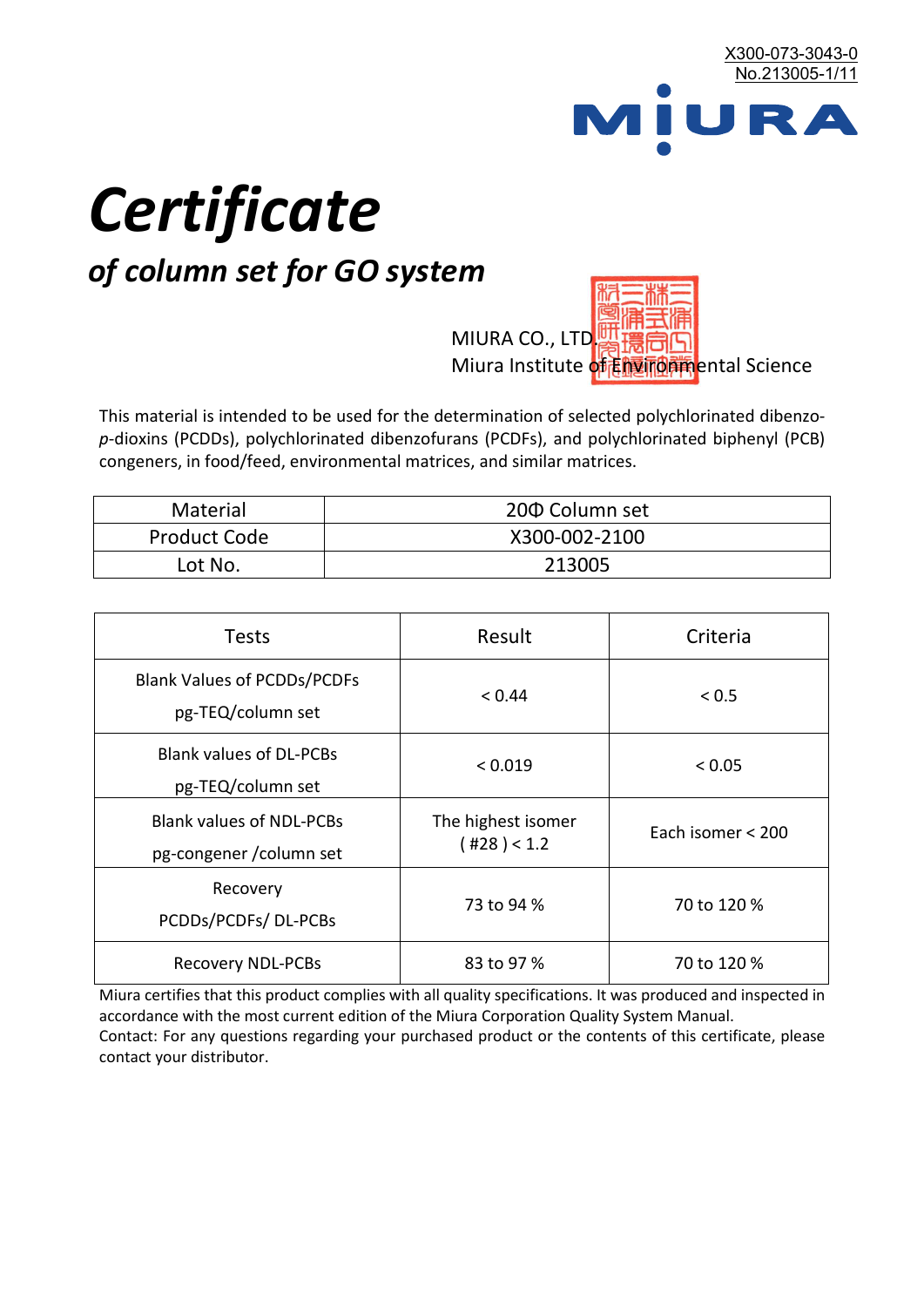### **DESCRIPTIONS**

**Lot Number:** The number mentioned on the labels on the column bag is the lot production number.

**Blank Level Values:** Blank level values, expressed as mass fractions (pg-TEQ per a column set), for selected PCB congeners, PCDD, and PCDF congeners are provided in Table 2. Blank level values are a reference value for which MIURA has the highest confidence in its accuracy, in that all known or suspected sources of bias have been investigated or taken into account (JIS K0311 or JIS K0312).

**Recovery Values (Sample):** Recovery values, expressed as percentages, are provided in Table 3 for selected mass labeled-PCB congeners, and selected mass labeled PCDD and PCDF congeners, based on selected mass labeled recovery standards added before GC-MS measurement. Recovery values meet EU regulations; however, the values meet the MIURA criteria for this certification, which are stricter than what is required by EU regulations.

#### **NOTICE AND WARNING TO USERS**

THE GO SYSTEM COLUMN SET IS INTENDED FOR DIOXIN ANALYTICAL USE ONLY, INCLUDING HAZARDOUS MATERIALS. BEFORE USE, READ THE SDS CAREFULLY; HANDLE PRODUCT AS A HAZARDOUS MATERIAL CAPABLE OF SKIN CORROSION AND/OR EYE DAMAGE.

#### **INSTRUCTIONS FOR STABILITY, STORAGE, AND USE**

**Stability and Storage:** The column set should be stored at room temperatures below 25 °C until use. It should not be frozen or exposed to sunlight or ultraviolet radiation. After removing from the bags, the contents should be used immediately, especially, because the concentration column (lower) "Alumina" can be deactivated under high-humidity. Storing of the removed column set is not recommended.

**Use:** If storing in a cold room or refrigerator, bring them to room temperature (let stand for approximately 30 min), remove water condensed on the surface of the bags. Carefully remove the bags to avoid damage of the column. Use the same lot number with one column set. For more information of column set refer to the operation manual.

#### **ANALYTICAL METHODS USED AT MIURA**

For preparation of blank test, several column sets chosen at random per lot production were allowed to reach ambient temperature; two types of the purification columns (upper: silver nitrate silica gel, and lower: sulfuric acid silica gel) were assembled, and 10 mL of n-hexane was added to wet the top of the column with the designated column cap and disposable syringe. Then, a known amount of internal standard solution (containing selected labeled PCB, PCDDs, and PCDFs congeners; as shown in Table 1) dissolved in 6 mL of n-hexane was added to the top of the column with disposable syringe, and the syringe was washed with 2 x 2 mL of n-hexane; the n-hexane was injected into the column again. Then, the purification columns assembled with the concentration columns (upper) and (lower) were set to the each system unit immediately. After two fractions (dioxin and PCB fractions) were obtained from each system unit, a known amount of the recovery standard solution was added to each concentration vessel. Finally, both fractions were concentrated using an evaporation system under nitrogen to 0.01 mL.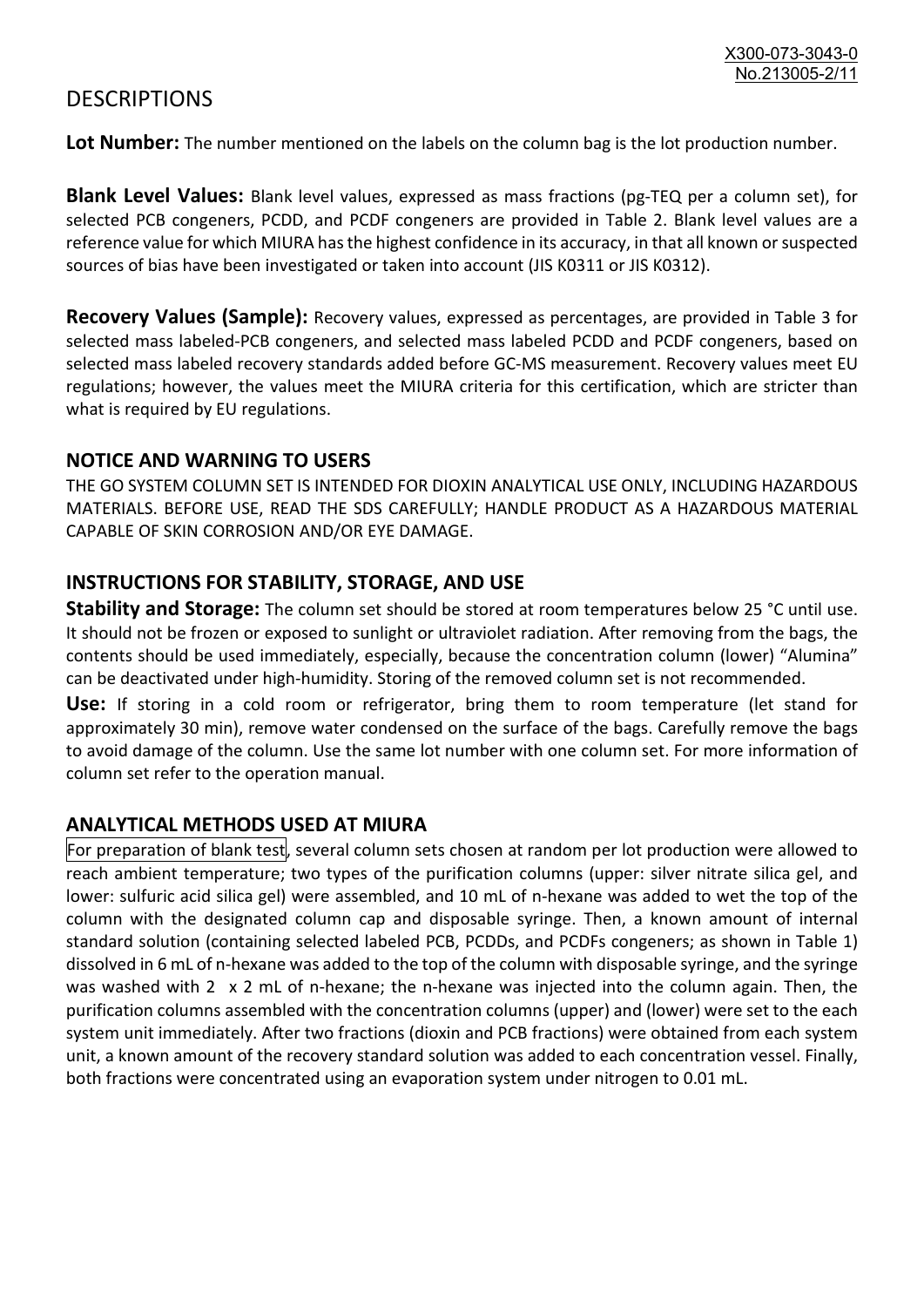X300-073-3043-0 No.213005-3/

| Compounds                          | Standard                              | Maker Code     | Maker                           | <b>Diluted</b><br>Concentration |
|------------------------------------|---------------------------------------|----------------|---------------------------------|---------------------------------|
| PCDDs and PCDFs,<br><b>DL-PCBs</b> | Internal Standard                     | DF-SS-A        |                                 |                                 |
|                                    | <b>Internal Standard</b><br>DFP-LCS-B |                |                                 |                                 |
|                                    | Recovery (Surrogate) Standard         | DF-IS-J        |                                 | $10$ ng/mL<br>in decane         |
| <b>NDL-PCBs</b>                    | Internal Standard                     | <b>MBP-28</b>  | Wellington<br>Laboratories Inc. |                                 |
|                                    |                                       | <b>MBP-52</b>  |                                 |                                 |
|                                    |                                       | MBP-101        |                                 |                                 |
|                                    |                                       | <b>MBP-138</b> |                                 |                                 |
|                                    |                                       | MBP-153        |                                 |                                 |
|                                    | Recovery (Surrogate) Standard         | <b>MBP-19</b>  |                                 |                                 |
|                                    |                                       | <b>MBP-70</b>  |                                 |                                 |
|                                    |                                       | <b>MBP-111</b> |                                 |                                 |
|                                    |                                       | MBP-162        |                                 |                                 |
|                                    |                                       | <b>MBP-178</b> |                                 |                                 |

Table 1. Standard solutions used for recovery tests.

The concentrated dioxin fraction was analyzed using gas chromatography / high resolution mass spectrometry (GC/HRMS) operated in electron impact (EI) mode. A 0.25 mm ID × 60 m fused silica capillary (BPX-DXN, TRAJAN) was used. The concentrated PCB fraction was analyzed using GC/HRMS operated in EI mode. A 0.25 mm ID × 60 m fused silica capillary (HT8-PCB, TRAJAN) was used. All injections were 2 μL using a splitless inlet. The results, blank level values, are provided in Table 2. The chromatograms of each compounds are shown at page 6 and after. Furthermore, the dioxin and PCB fractions were analyzed using gas chromatography / low resolution mass spectrometry operated in total ion scan (m/z 50 to 500) mode, to confirm if interferences may affect determination of target compounds by GC/HRMS are included in the fractions, the chromatograms are not shown here.

For the recovery test (sample), The sunflower seed oil from Helianthus annuus (S5007-1L, Sigma Aldrich) was dissolved in 2 mL of n-hexane. A known amount of the internal standard solution was added to the flask, mixed, and allowed to equilibrate. First, several column sets chosen at random per lot production were allowed to reach ambient temperature; the purification columns (upper) and (lower) were assembled. 10 mL of n-hexane was added to wet the top of the column with the designated column cap and disposable syringe. Then, the sample with the internal standard was injected into the top of the column with the disposable syringe, and the syringe was washed with 2 x 2 mL of n-hexane; the n-hexane was injected into the column again. The purification column was assembled with the concentration column (upper) and (lower), and set to the each system unit immediately. After obtaining two fractions from the system unit, the dioxin and PCB fractions were concentrated using an evaporation system under nitrogen to approximately 0.01 mL. After the addition of a known amount of recovery standard solution, the both fractions were concentrated to 0.02 mL; then dioxin and PCB in each fractions were analyzed using GC/HRMS as mentioned above test. The inspection results is displayed in Table 3.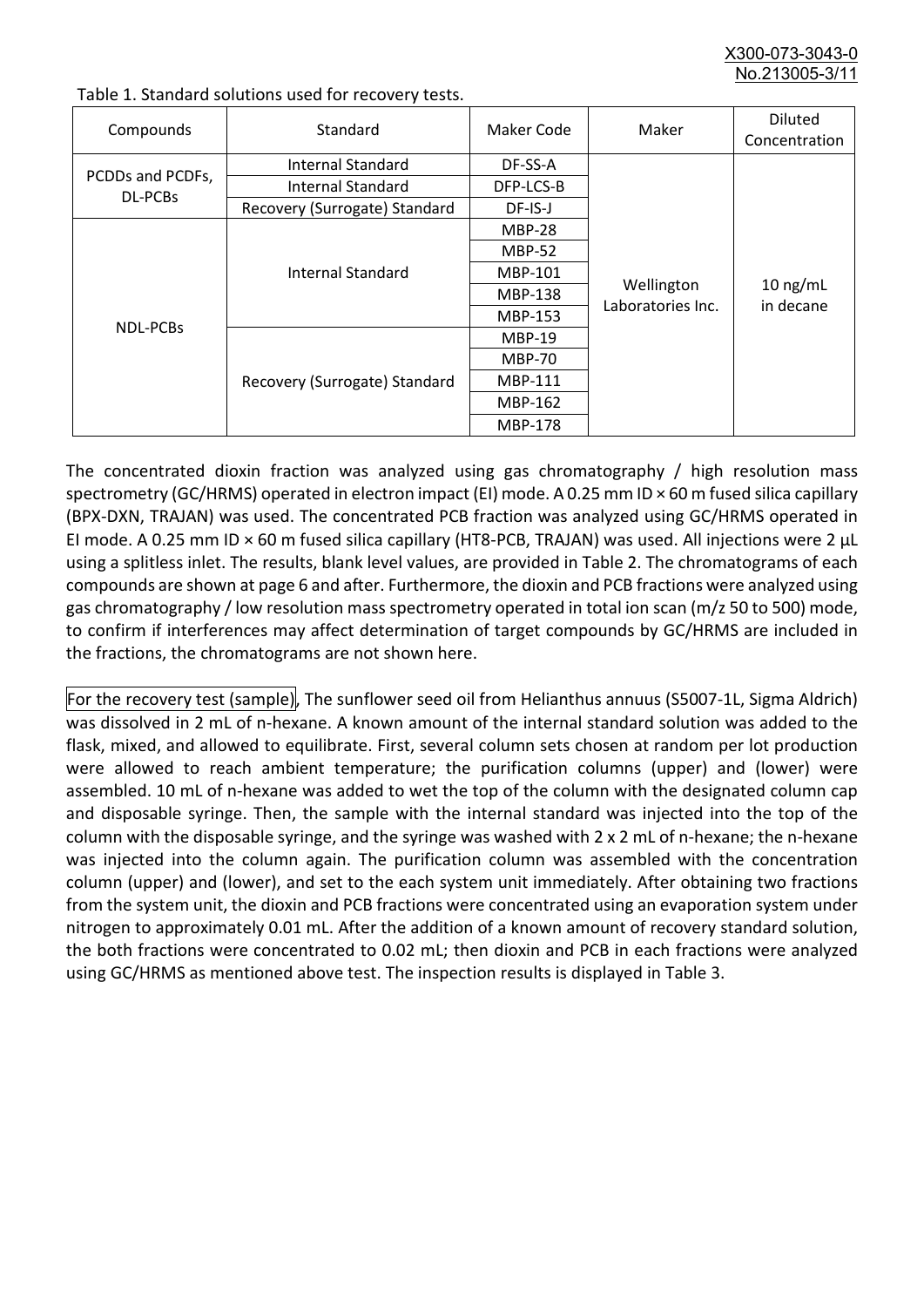X300-073-3043-0 No.213005-4/11

|  |  | Table 2 Blank levels of dioxins (PCDDs/PCDFs and DL-PCBs) and NDL-PCBs per column set. |
|--|--|----------------------------------------------------------------------------------------|
|--|--|----------------------------------------------------------------------------------------|

| able 2 Dialik levels of dioxilis (PCDDs/PCDI's and DL-PCDs) and NDL-PCDs per coldinii set.<br>Congener | Concentration | LOQ       | <b>LOD</b> | $S/N=3$   | TEQ*      |
|--------------------------------------------------------------------------------------------------------|---------------|-----------|------------|-----------|-----------|
|                                                                                                        | pg/column     | pg/column | pg/column  | pg/column | pg/column |
| 2,3,7,8-TeCDD                                                                                          | <b>ND</b>     | 0.29      | 0.09       | 0.008     | 0.09      |
| 1,2,3,7,8-PeCDD                                                                                        | <b>ND</b>     | 0.30      | 0.09       | 0.09      | 0.09      |
| 1,2,3,4,7,8-HxCDD                                                                                      | <b>ND</b>     | 0.8       | 0.2        | 0.08      | 0.02      |
| 1,2,3,6,7,8-HxCDD                                                                                      | <b>ND</b>     | 0.7       | 0.2        | 0.08      | 0.02      |
| 1,2,3,7,8,9-HxCDD                                                                                      | <b>ND</b>     | 0.8       | 0.2        | 0.08      | 0.02      |
| 1,2,3,4,6,7,8-HpCDD                                                                                    | <b>ND</b>     | 1.3       | 0.4        | 0.06      | 0.004     |
| <b>OCDD</b>                                                                                            | <b>ND</b>     | 1.9       | 0.6        | 0.1       | 0.00018   |
| 2,3,7,8-TeCDF                                                                                          | <b>ND</b>     | 0.9       | 0.3        | 0.07      | 0.03      |
| 1,2,3,7,8-PeCDF                                                                                        | <b>ND</b>     | 0.8       | 0.2        | 0.09      | 0.006     |
| 2,3,4,7,8-PeCDF                                                                                        | <b>ND</b>     | 0.5       | 0.2        | 0.09      | 0.06      |
| 1,2,3,4,7,8-HxCDF                                                                                      | <b>ND</b>     | 0.6       | 0.2        | 0.06      | 0.02      |
| 1,2,3,6,7,8-HxCDF                                                                                      | <b>ND</b>     | 0.9       | 0.3        | 0.06      | 0.03      |
| 1,2,3,7,8,9-HxCDF                                                                                      | <b>ND</b>     | 0.6       | 0.2        | 0.06      | 0.02      |
| 2,3,4,6,7,8-HxCDF                                                                                      | <b>ND</b>     | 0.6       | 0.2        | 0.05      | 0.02      |
| 1,2,3,4,6,7,8-HpCDF                                                                                    | <b>ND</b>     | 1.0       | 0.3        | 0.06      | 0.003     |
| 1,2,3,4,7,8,9-HpCDF                                                                                    | <b>ND</b>     | 1.1       | 0.3        | 0.07      | 0.003     |
| <b>OCDF</b>                                                                                            | <b>ND</b>     | 2.0       | 0.6        | 0.1       | 0.00018   |
| #81 (3,4,4',5-TeCB)                                                                                    | <b>ND</b>     | 0.7       | 0.2        | 0.03      | 0.00006   |
| #77 (3,3',4,4'-TeCB)                                                                                   | <b>ND</b>     | 1.5       | 0.5        | 0.03      | 0.00005   |
| #126 (3,3',4,4',5-PeCB)                                                                                | <b>ND</b>     | 0.4       | 0.1        | 0.09      | 0.01      |
| #169 (3,3',4,4',5,5'-HxCB)                                                                             | <b>ND</b>     | 0.9       | 0.3        | 0.04      | 0.009     |
| #123 (2',3,4,4',5-PeCB)                                                                                | <b>ND</b>     | 0.4       | 0.1        | 0.02      | 0.000003  |
| #118 (2,3',4,4',5-PeCB)                                                                                | <b>ND</b>     | 0.7       | 0.2        | 0.02      | 0.000006  |
| #105 (2,3,3',4,4'-PeCB)                                                                                | <b>ND</b>     | 0.4       | 0.1        | 0.02      | 0.000003  |
| #114 (2,3,4,4',5-PeCB)                                                                                 | <b>ND</b>     | 0.6       | 0.2        | 0.02      | 0.000006  |
| #167 (2,3',4,4',5,5'-HxCB)                                                                             | <b>ND</b>     | 0.4       | 0.1        | 0.02      | 0.000003  |
| #156 (2,3,3',4,4',5-HxCB)                                                                              | <b>ND</b>     | 0.5       | 0.1        | 0.02      | 0.000003  |
| #157 (2,3,3',4,4',5'-HxCB)                                                                             | <b>ND</b>     | 0.6       | 0.2        | 0.02      | 0.000006  |
| #189 (2,3,3',4,4',5,5'-HpCB)                                                                           | <b>ND</b>     | 0.4       | 0.1        | 0.02      | 0.000003  |
| #28 (2,4,4'-TrCB)                                                                                      | 1.2           | 0.4       | 0.1        | 0.02      |           |
| #52 (2,2',5,5'-TeCB)                                                                                   | <b>ND</b>     | 0.3       | 0.1        | 0.03      |           |
| #101 (2,2',4,5,5'-PeCB)                                                                                | (0.2)         | 0.4       | 0.1        | 0.02      |           |
| #138 (2,2',3,4,4',5'-HxCB)                                                                             | <b>ND</b>     | 0.6       | 0.2        | 0.02      |           |
| #153 (2,2',4,4',5,5'-HxCB)                                                                             | <b>ND</b>     | 1.1       | 0.3        | 0.02      |           |
| #180 (2,2',3,4,4',5,5'-HpCB)                                                                           | <b>ND</b>     | 0.6       | 0.2        | 0.02      |           |

\* TEQ: Toxicity Equivalents (are applied WHO-TEF(2006))

- 1. The figures in the parentheses in the concentration of actual measurement denote the concentration of the LOD or more and less than the LOQ.
- 2. ND in the concentration of actual measurement denotes less than the LOD.
- 3. TEQ are calculated with an actual measurement which is the concentration of the LOQ or more, and an actual measurement which is the concentration of the LOD or more and less than the LOQ, respectively. For values less than the LOD, TEQ are calculated with the LOD.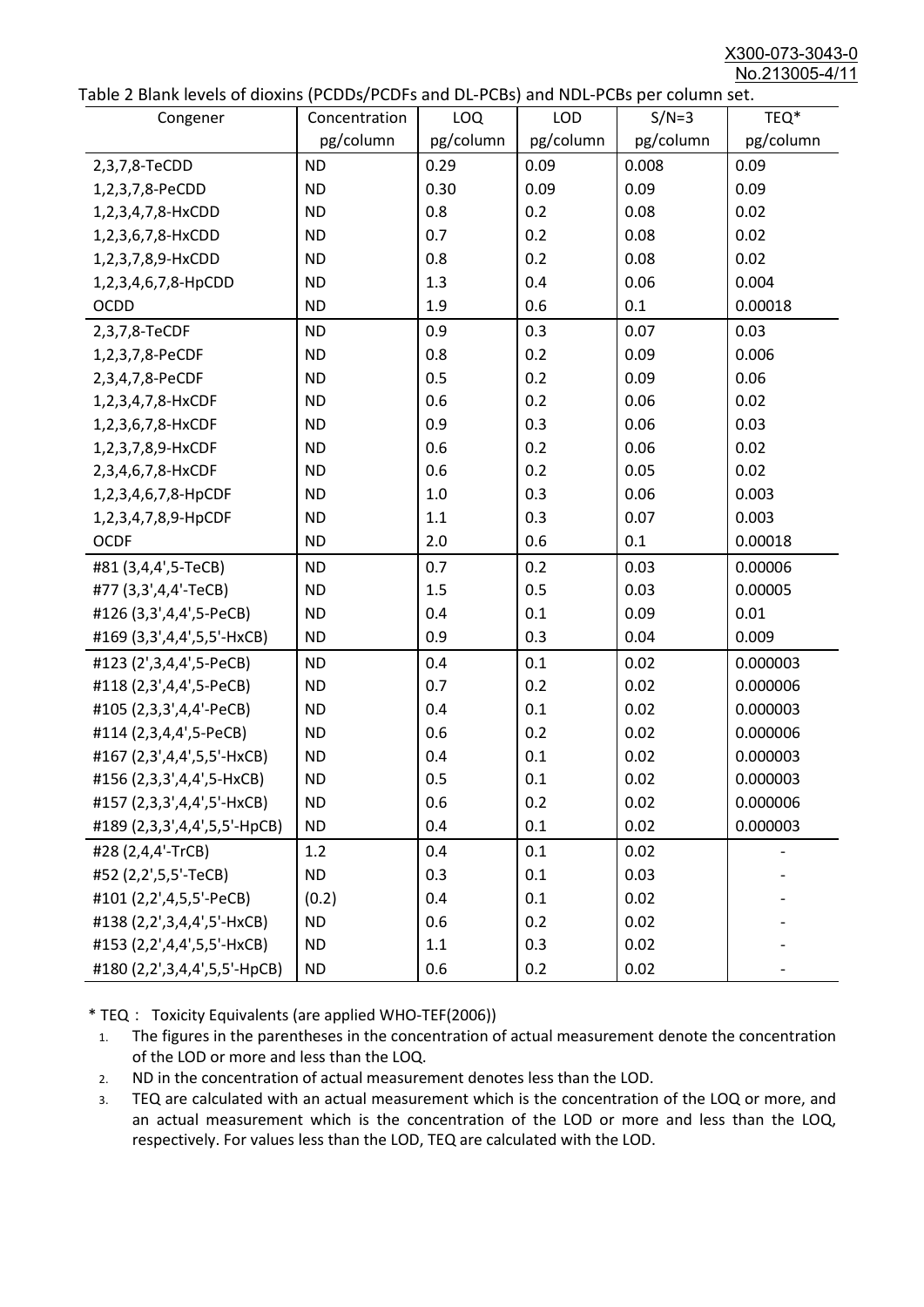| uwic J.<br><b>INCLUSION INTO THE INTERNATIONAL SCITTLES</b><br>Congener | Sample |
|-------------------------------------------------------------------------|--------|
| 2,3,7,8-TeCDD                                                           | 73 %   |
| 1,2,3,7,8-PeCDD                                                         | 83%    |
| 1,2,3,4,7,8-HxCDD                                                       | 86%    |
| 1,2,3,6,7,8-HxCDD                                                       | 86%    |
| 1,2,3,7,8,9-HxCDD                                                       | 83%    |
| 1,2,3,4,6,7,8-HpCDD                                                     | 85%    |
| OCDD                                                                    | 82%    |
| 2,3,7,8-TeCDF                                                           | 82%    |
| 1,2,3,7,8-PeCDF                                                         | 89%    |
| 2,3,4,7,8-PeCDF                                                         | 92%    |
| 1,2,3,4,7,8-HxCDF                                                       | 85%    |
| 1,2,3,6,7,8-HxCDF                                                       | 81%    |
| 1,2,3,7,8,9-HxCDF                                                       | 90%    |
| 2,3,4,6,7,8-HxCDF                                                       | 85%    |
| 1,2,3,4,6,7,8-HpCDF                                                     | 85 %   |
| 1,2,3,4,7,8,9-HpCDF                                                     | 84 %   |
| <b>OCDF</b>                                                             | 84 %   |
| #81 (3,4,4',5-TeCB)                                                     | 87%    |
| #77 (3,3',4,4'-TeCB)                                                    | 87%    |
| #126 (3,3',4,4',5-PeCB)                                                 | 88%    |
| #169 (3,3',4,4',5,5'-HxCB)                                              | 88%    |
| #123 (2',3,4,4',5-PeCB)                                                 | 86%    |
| #118 (2,3',4,4',5-PeCB)                                                 | 81%    |
| #105 (2,3,3',4,4'-PeCB)                                                 | 87%    |
| #114 (2,3,4,4',5-PeCB)                                                  | 90%    |
| #167 (2,3',4,4',5,5'-HxCB)                                              | 81%    |
| #156 (2,3,3',4,4',5-HxCB)                                               | 87%    |
| #157 (2,3,3',4,4',5'-HxCB)                                              | 83%    |
| #189 (2,3,3',4,4',5,5'-HpCB)                                            | 94%    |
| #28 (2,4,4'-TrCB)                                                       | 87%    |
| #52 (2,2',5,5'-TeCB)                                                    | 85%    |
| #101 (2,2',4,5,5'-PeCB)                                                 | 85%    |
| #138 (2,2',3,4,4',5'-HxCB)                                              | 83%    |
| #153 (2,2',4,4',5,5'-HxCB)                                              | 88%    |
| #180 (2,2',3,4,4',5,5'-HpCB)                                            | 97%    |

Table 3. Recoveries of labeled internal standards.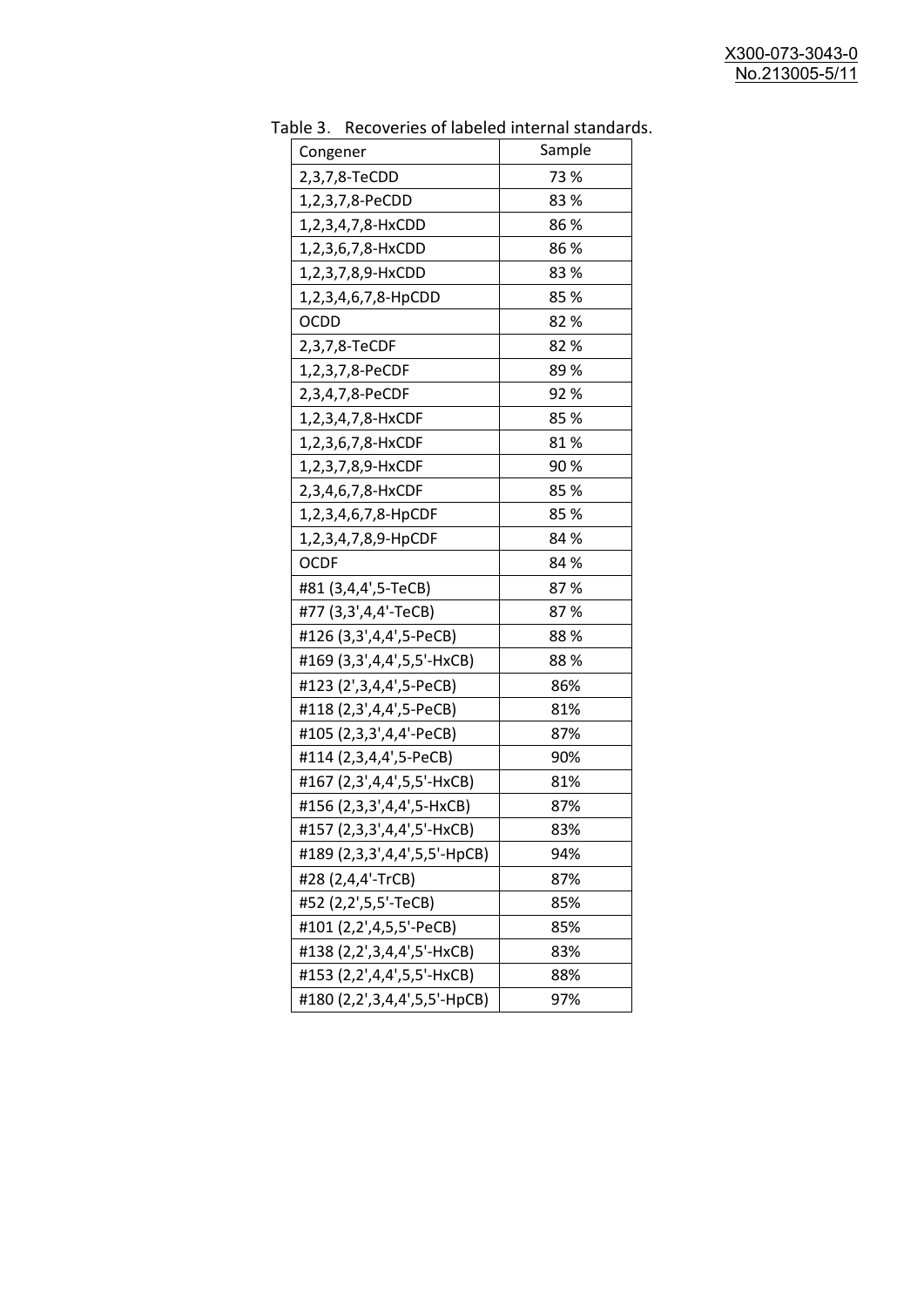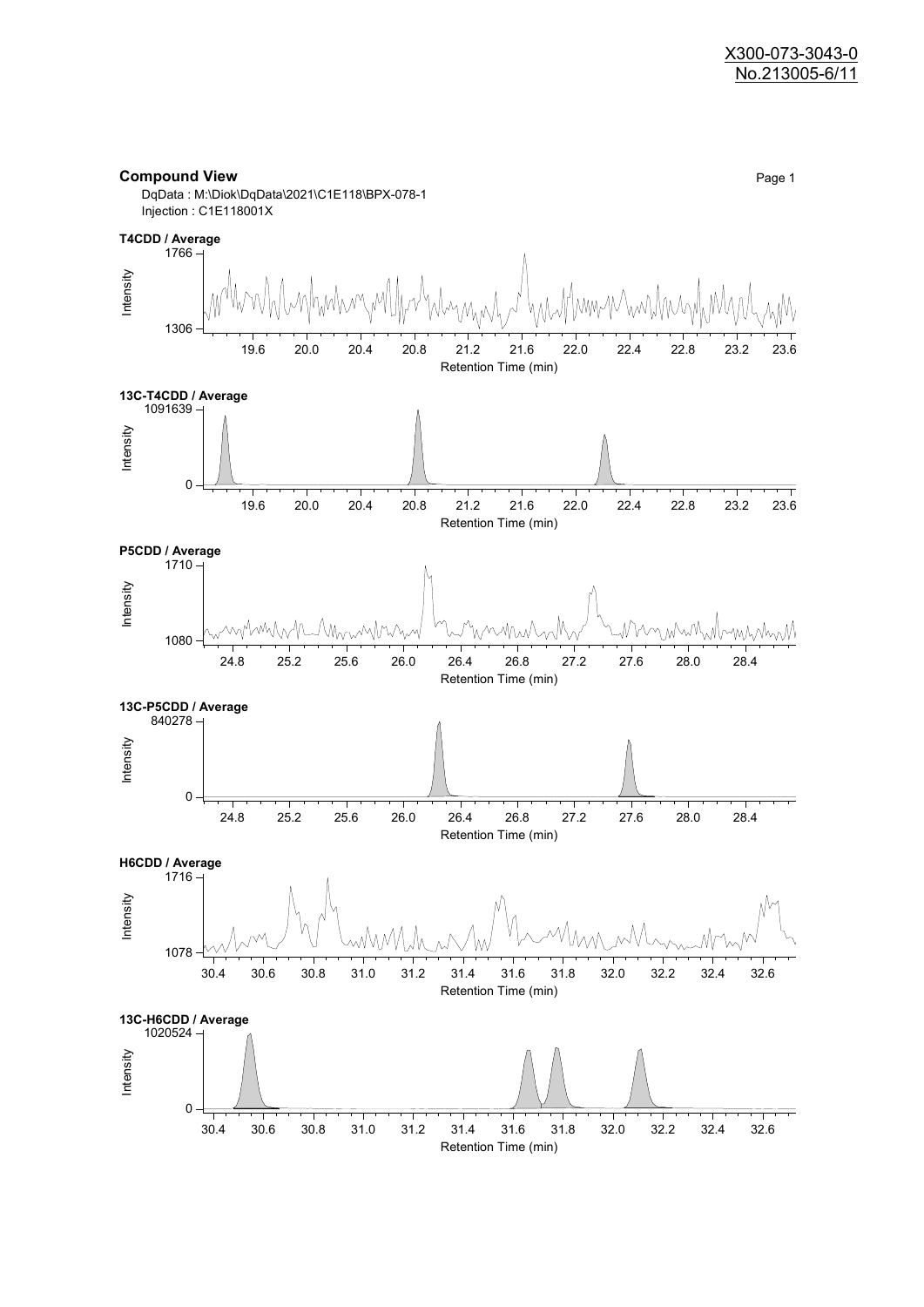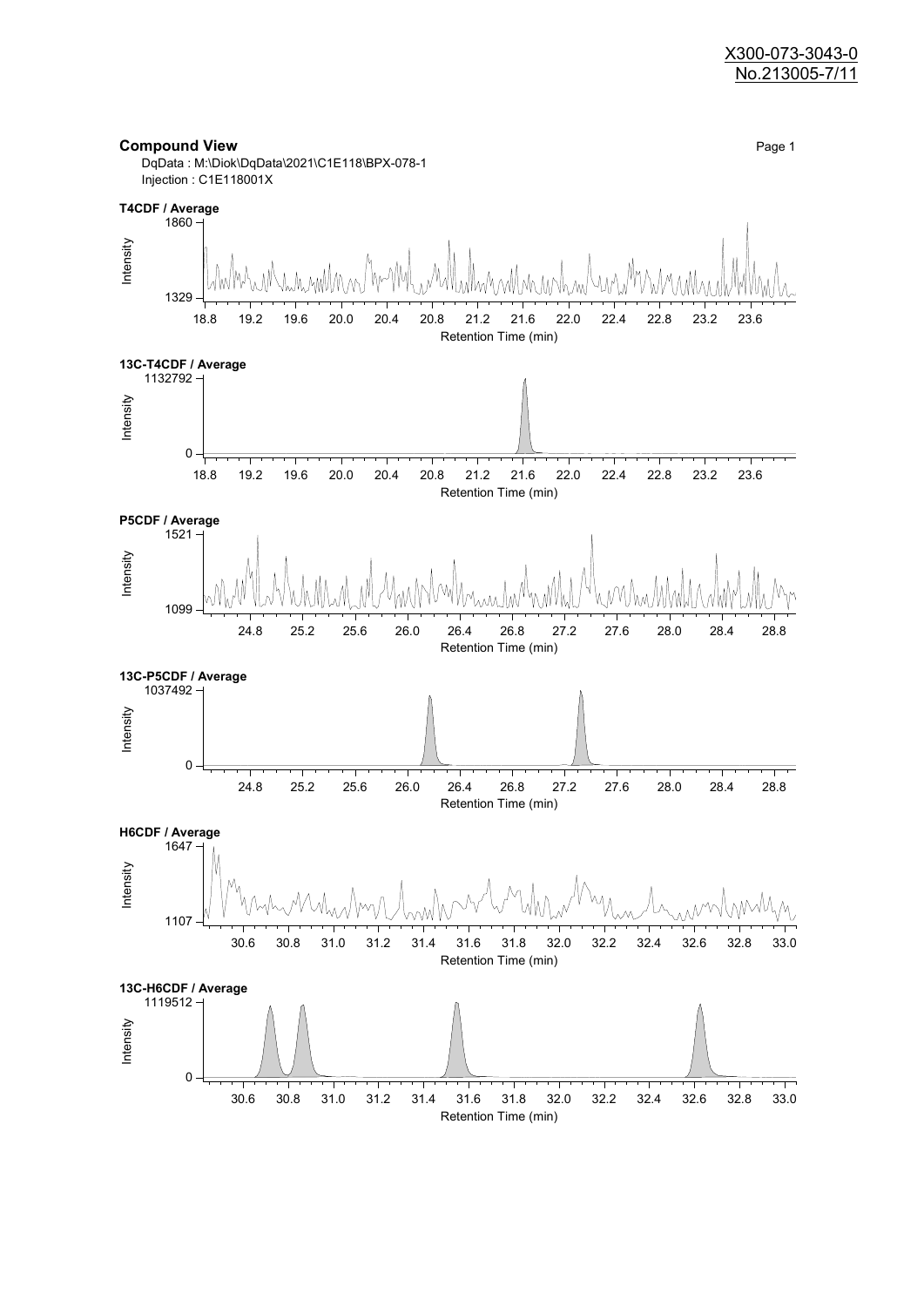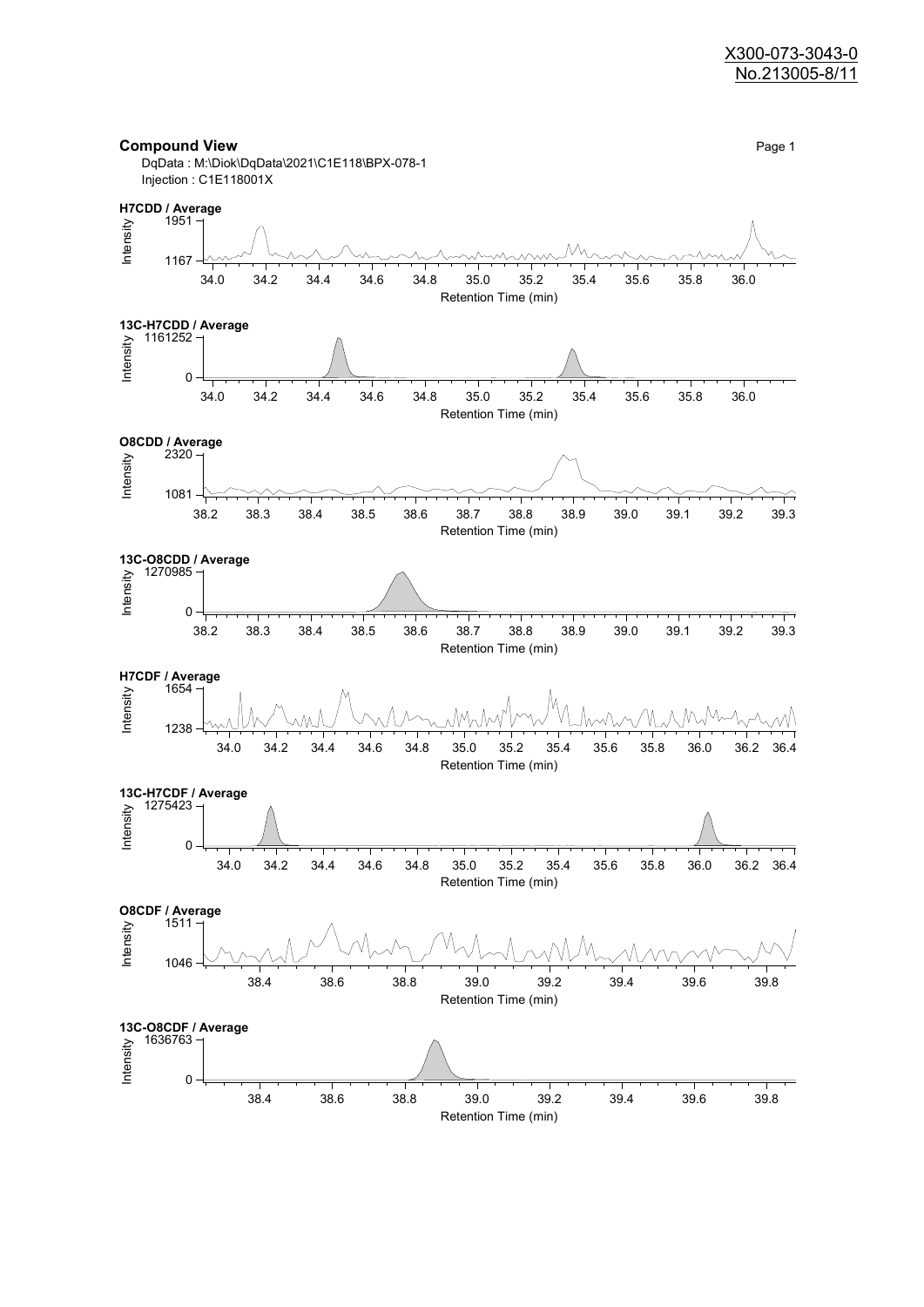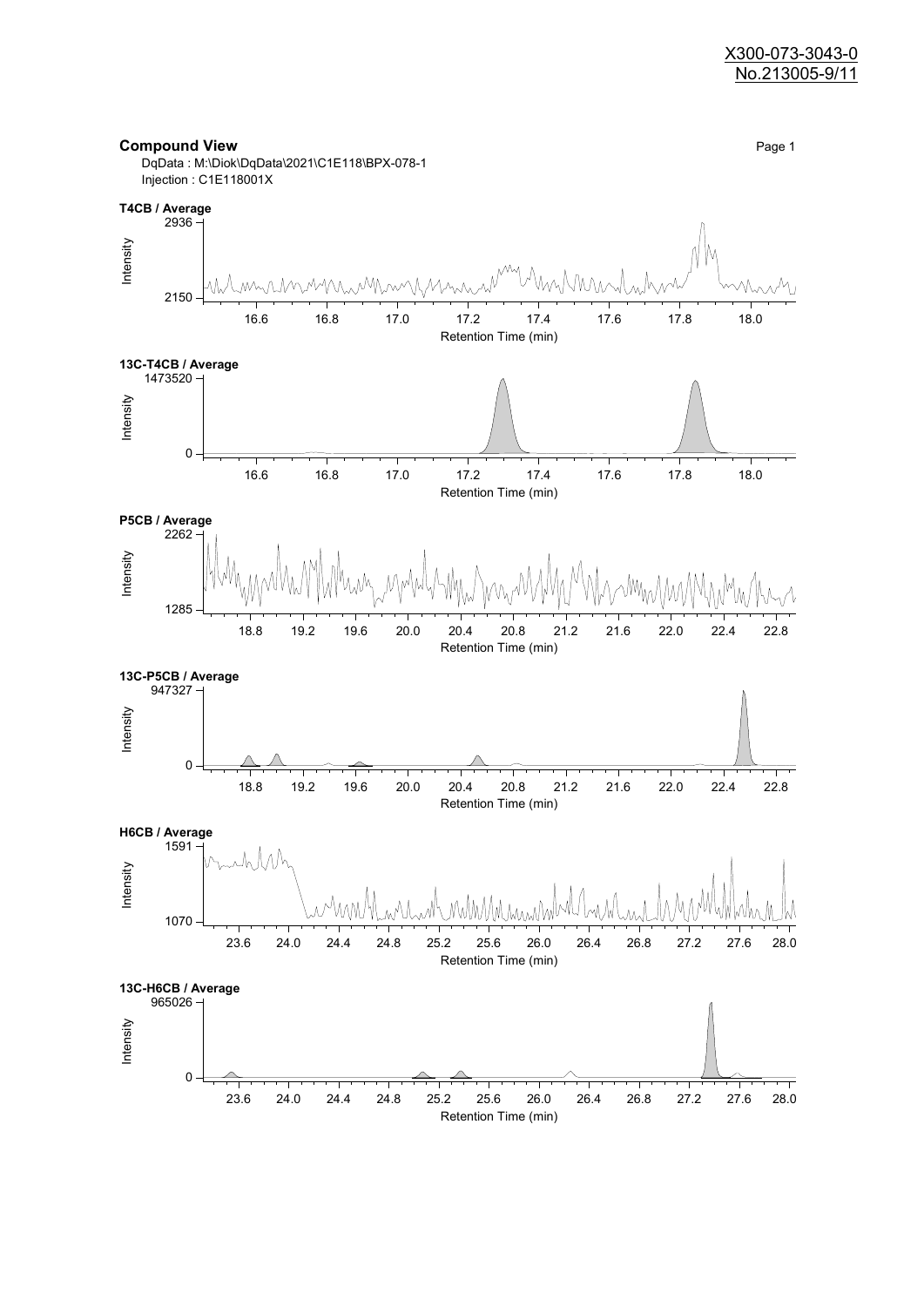